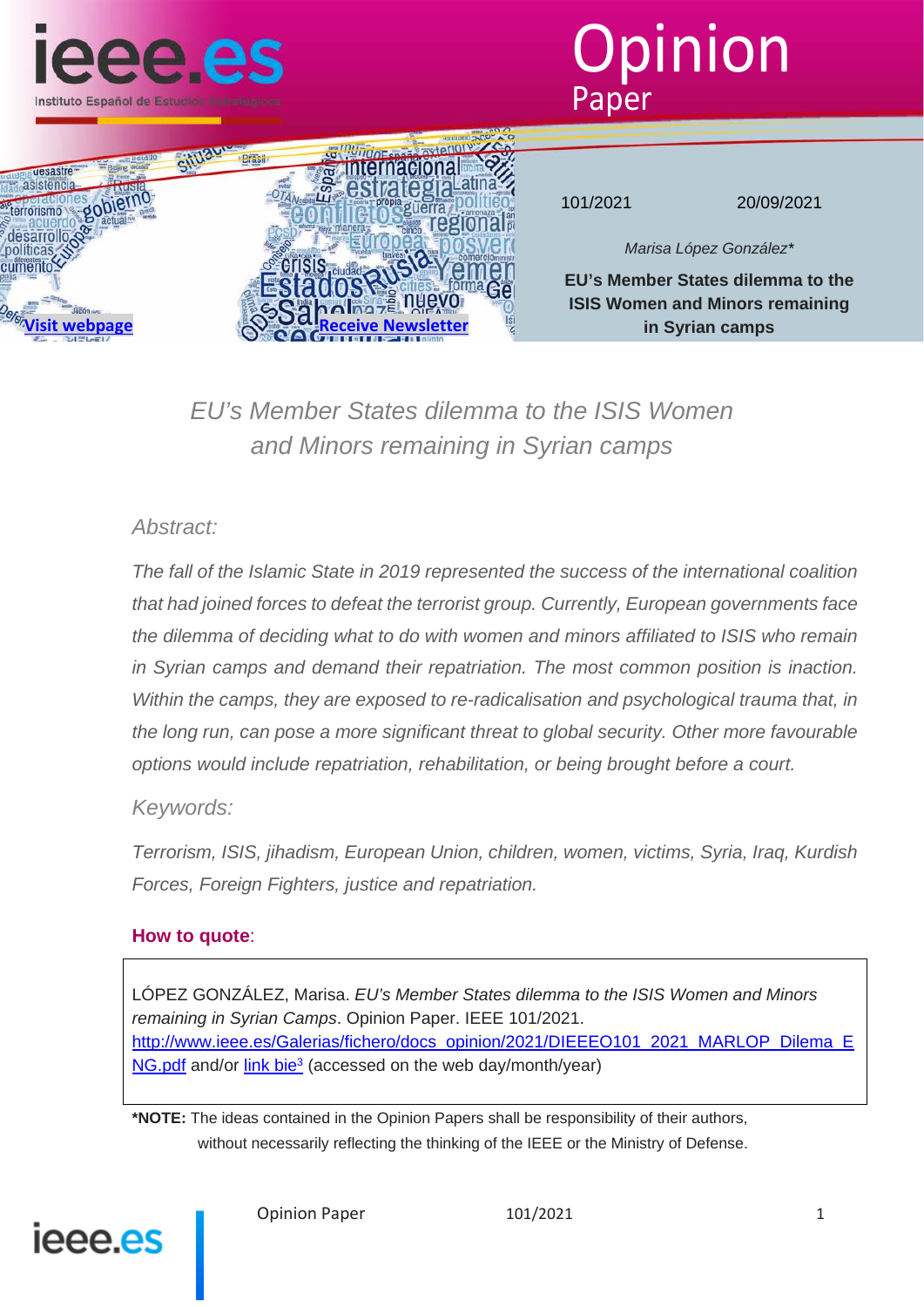

Marisa López González

#### **Introduction**

This month, the 10<sup>th</sup> anniversary of the relentless Syrian civil war occurs two vears after the end of the so-called Islamist State 'caliphate'. It extended through vast territories in Syria and Iraq at its peak, as seen in the map below. However, by March 2019, the Kurdish- led armed group, a vital member of the global coalition against ISIS, succeeded in defeating the terrorist group in its last stronghold, the Syrian town of Baghouz, near the border with Iraq.



**Figure 1. Maximum extent of ISIL's territorial control in Syria and Iraq on 21st May 2015.** Source. Sémhur, Flappiefh.

It is estimated that more than 30,000 people from at least 86 countries travelled to Syria and Iraq in late 20[1](#page-1-0)5 to join their ranks<sup>1</sup>. Regarding the EU, Member States estimate that around 5,000-6,000 foreign terrorist fighters undertook this travel from Europe<sup>2</sup>. These

<span id="page-1-1"></span><span id="page-1-0"></span><sup>&</sup>lt;sup>2</sup> "Ninth report of the Secretary-General on the threat posed by ISIL (Da'esh) to international peace and security and the range of United Nations efforts in support of Member States in countering the threat", The *UN Security Council, S/2019/612, 31<sup>st</sup> July 2019. Available at:<https://undocs.org/en/S/2019/612>* 



<sup>1</sup> JASKO, Katarzyna, KRUGLANSKI, Arie W., RIJAL bin Hassan, AHMAD Saiful y GUNARATNA, Rohan, "ISIS: Its History, Ideology, and Psychology", *START*, Handbook of Contemporary Islam and Muslim Lives, 5<sup>th</sup> december 2018. Available at: [https://doi.org/10.1007/978-3-319-73653-2\\_30-1](https://doi.org/10.1007/978-3-319-73653-2_30-1)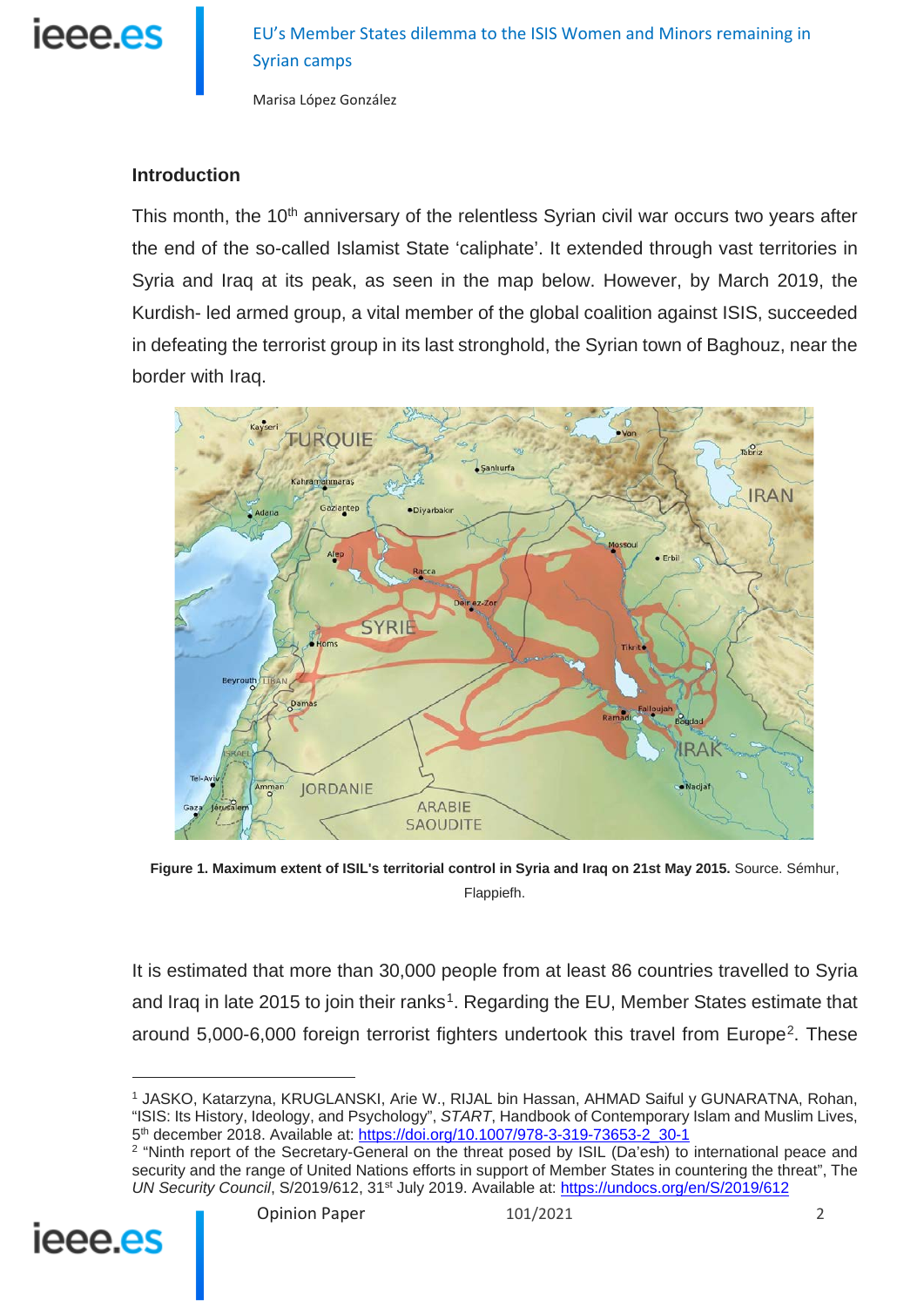

numbers are unprecedented and provide an idea of the power of attraction that ISIS wielded abroad.

Albeit the nosedive of ISIS epitomised an outstanding success for the international community that joined their forces against Islamic terrorism, governments worldwide face a myriad of complex and demanding challenges nowadays. A certain case is considered highly critical among them because of the legal discussions and ethical dilemmas that the situation poses. This is the existence of around 6,902 foreign women and up to 6,577 foreign minors<sup>[3](#page-2-0)</sup> endangered in camps in northeast Syria<sup>[4](#page-2-1)</sup>. The number of Europeans held reportedly exceeded 1,000, including 600 children<sup>5</sup>.

This paper intends to analyse the situation of women and children in Syrian camps who belonged to ISIS, answering the following research questions: 'What steps should the EU Member States take for solving the security, legal and ethical dilemmas deriving from ISIS women and minors detained in Syrian camps?' This question is relevant since there is many women and minors from across the globe who joined, were recruited, were taken or the case of children, born into the group, and seek to be repatriated to their countries of origin.

In order to find an answer to the research question, the paper follows the following structure. Firstly, women's and minors' situation will be explained from different perspectives such as the legal, the political and the ethical ones with arguments favouring and opposing their repatriation to origin countries. Secondly, there will be an examination of the current dynamics of returnees and the current trials in Syria and Iraq. Lastly, the material will be consciously assessed to provide a conclusion in relation to the present

[https://www.egmontinstitute.be/content/uploads/2020/10/SPB130\\_final.pdf?type=pdf](https://www.egmontinstitute.be/content/uploads/2020/10/SPB130_final.pdf?type=pdf)

<span id="page-2-2"></span>

<span id="page-2-0"></span><sup>&</sup>lt;sup>3</sup> COOK, Joana y VALE, Gina. "From Daesh to "Diaspora" II: The Challenges Posed by Women and Minors After the Fall of the Caliphate", *The International Centre for the Study of Radicalisation and Political Violence*, July 2019. Available at: [https://icsr.info/wp-content/uploads/2019/07/ICSR-Feature-From-Daesh](https://icsr.info/wp-content/uploads/2019/07/ICSR-Feature-From-Daesh-to-%E2%80%98Diaspora%E2%80%99-II-The-Challenges-Posed-by-Women-and-Minors-After-the-Fall-of-the-Caliphate.pdf)[to-%E2%80%98Diaspora%E2%80%99-II-The-Challenges-Posed-by-Women-and-Minors-After-the-Fall](https://icsr.info/wp-content/uploads/2019/07/ICSR-Feature-From-Daesh-to-%E2%80%98Diaspora%E2%80%99-II-The-Challenges-Posed-by-Women-and-Minors-After-the-Fall-of-the-Caliphate.pdf)[of-the-Caliphate.pdf](https://icsr.info/wp-content/uploads/2019/07/ICSR-Feature-From-Daesh-to-%E2%80%98Diaspora%E2%80%99-II-The-Challenges-Posed-by-Women-and-Minors-After-the-Fall-of-the-Caliphate.pdf)

<span id="page-2-1"></span><sup>4</sup> Due to the lack of official records, these numbers must be considered as being an estimation. Scholars such as Thomas Renard, a researcher at the Brussels based think-tank Egmont Institute, warns that these estimations might be inferior to the real number of cases since not all of them were considered as, for instance, people with-holding dual citizenship. Moreover, the data used for this study leads back to 2019 – a fact that might have altered the validity of the results inasmuch many subsequent escapes from the camps were not considered.

<sup>5</sup> RENARD, Thomas and COOLSAET, Rik. "From bad to worse: The fate of European foreign fighters and families detained in Syria, one year after the Turkish offensive", *Egmont Security and Policy Brief No. 130*, October 2020. **2020.** Available at: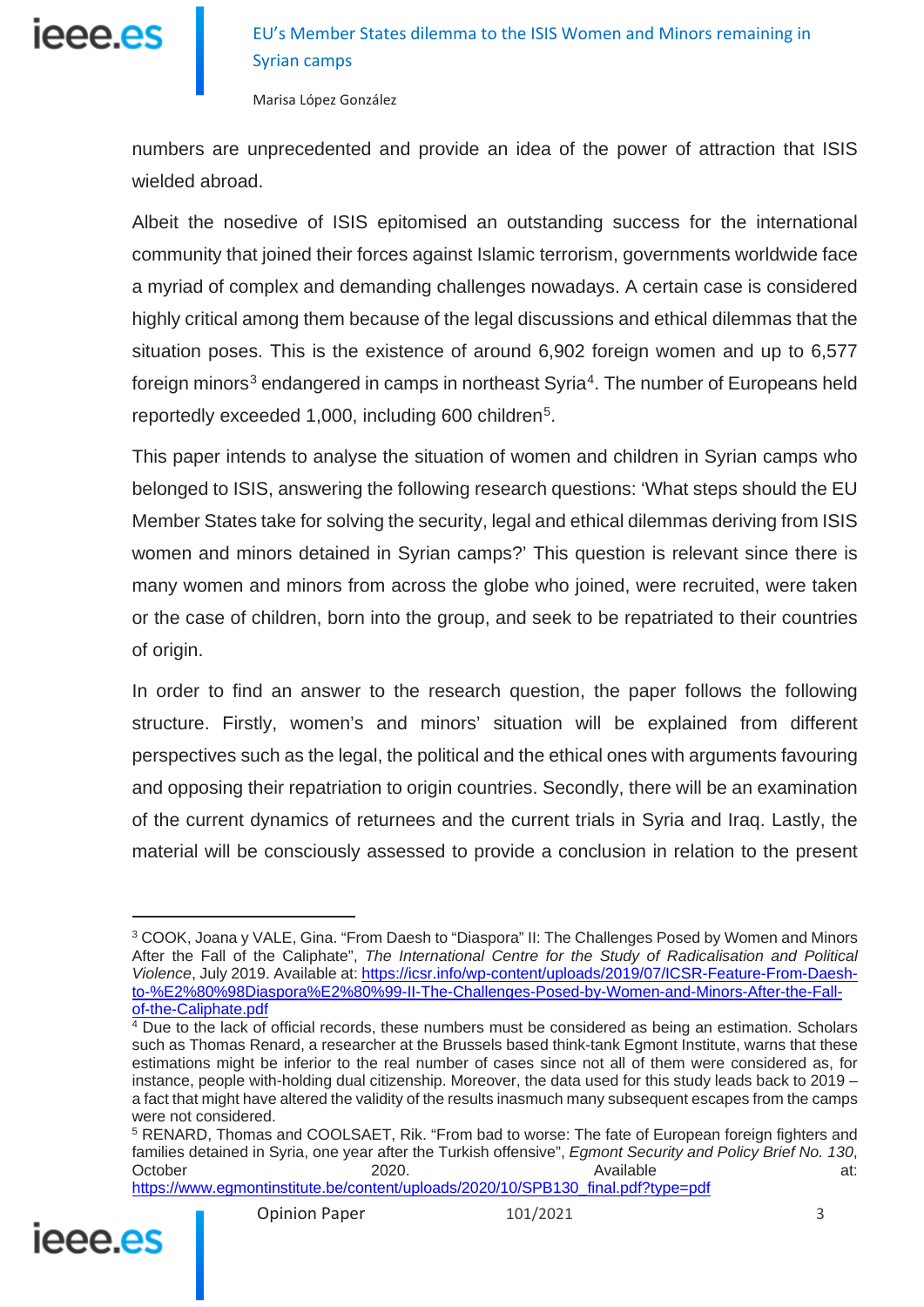

status of the subject matter under investigation.

#### **Study universe**

In order to guarantee an in-depth analysis of the challenges and answers that the European governments have at their disposal, the geographical scope of the research has to be reduced. Therefore, the primary focus lies on EU Member States and the United Kingdom as most of the most updated data collected to this point belongs to a period before the completion of Brexit. The reason is that European countries such as Germany, the UK, the Netherlands, or Belgium were a relevant hotspot of foreign fighters' emission.

On the other hand, there are the camps established by the Syrian Democratic Forces (SDF) across the northeast of Syria to shelter those who had recently lived under ISIS's control or were perceived to be the partners, children, and relatives of male ISIS members. Two of these camps, Al-Hol and Roj, contain most foreign nationals. More than 7,000 children and 3,000 foreign women from about 50 countries in the former $6$  and at least 500 women and 1,200 children the latter<sup>7</sup>.

Finally, the reason to focus this research on women and minors, and thus, excluding men's situation, is that found by Rachel Bryson in the British case $8$ . The researcher of the *Tony Blair Institute for Global Change* observed that women regularly took children with them when travelling to join extremist groups abroad whereas men often went alone. Furthermore, in the few instances of female returnees, often, children are present too. Therefore, this suggest that the situation of women and children should be considered from a holistic point of view as their fate is intrinsically intertwined.

<span id="page-3-2"></span><span id="page-3-1"></span><span id="page-3-0"></span><sup>&</sup>lt;sup>8</sup> BRYSON, Raquel. "For Caliph and Country Exploring how British jihadis join a global movement", *Tony Blair Institute for Global Challenge*, London, September 2017. Available at: *Blair Institute for Global Challenge*, London, September 2017. Available at: <https://institute.global/sites/default/files/inline-files/For-Caliph-Country.pdf>



<sup>6</sup> "Syria: Dire Conditions for ISIS Suspects' Families", *Human Rights Watch*, 23rd July 2019. Available at: <https://www.hrw.org/news/2019/07/23/syria-dire-conditions-isis-suspects-families>

 $7$  ELLENBERG, Molly y SPECKHARD, Anne. "Perspective: Can We Repatriate the ISIS Children?", Homeland Security Today, 7<sup>th</sup> July 2020. Available at: [https://www.hstoday.us/subject-matter](https://www.hstoday.us/subject-matter-areas/counterterrorism/perspective-can-we-repatriate-the-isis-children/)[areas/counterterrorism/perspective-can-we-repatriate-the-isis-children/](https://www.hstoday.us/subject-matter-areas/counterterrorism/perspective-can-we-repatriate-the-isis-children/)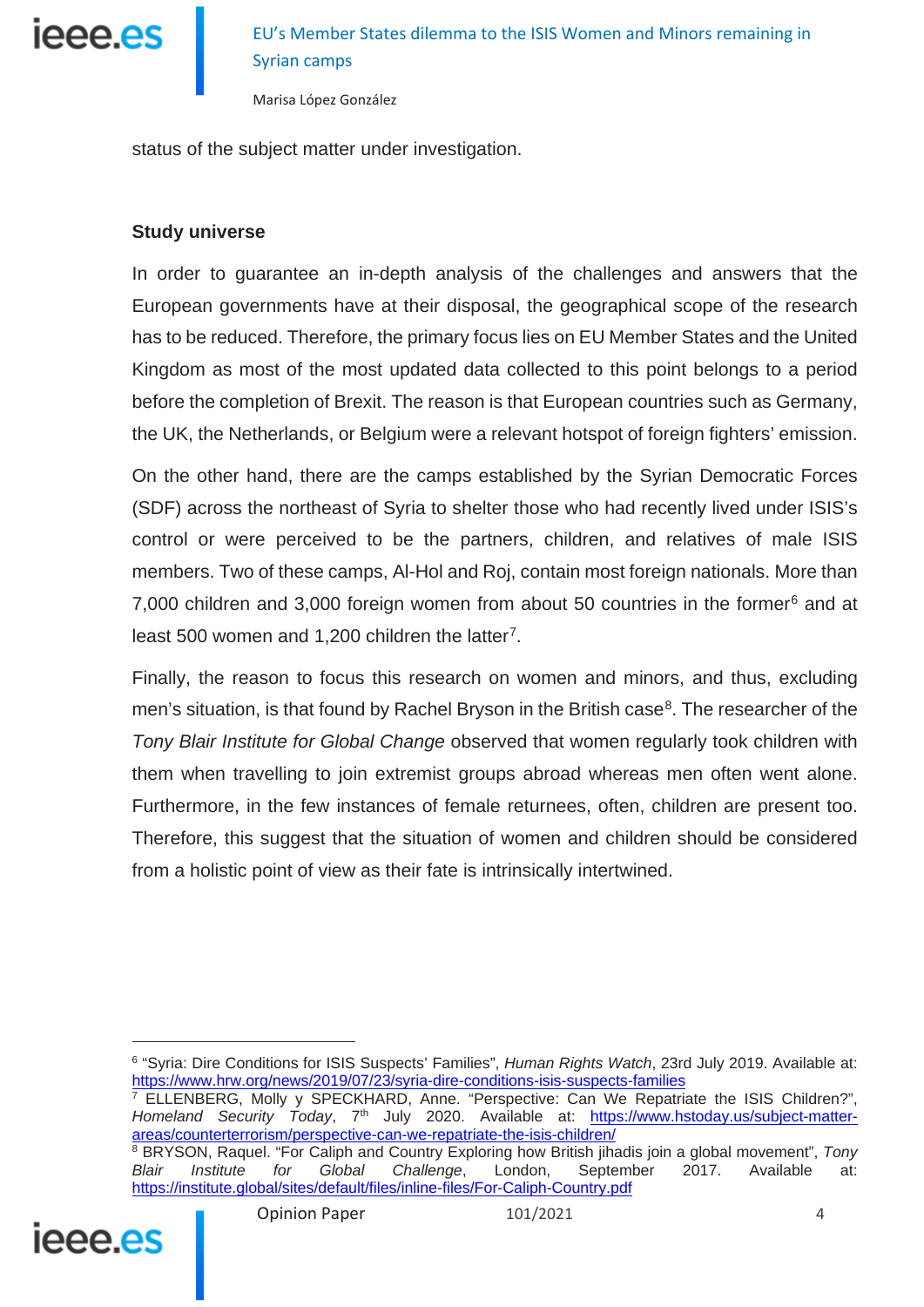

#### **Analysis**

On the 26th of February 2021, the UK Supreme Court ruled that the 26-years-old Shamima Begum could not restore her British citizenship, which the government stripped in 2019 under the argument of maintaining the safety and security of UK citizens. She fled Britain as a schoolgirl to join Islamic State in Syria, and due to the court decision, she will not be able to re-enter the UK. While waiting for the verdict, her infant son died in the hospital of the Roj camp. The minor's British citizenship had previously been denied by the government, which ignored the request of Begum's family to bring the baby to the  $UK<sup>9</sup>$ .

This case serves to illustrate how women's condition usually affects the life of their children and vice versa. However, this does not conclude ultimately that the international and public consideration of their cases is the same. Issues regarding their role in terrorism, citizenship, human rights, prosecution or repatriation work differently for them as it will be presented in the forthcoming section.

#### *The difficult task of understanding the role of women in ISIS*

Islamic State-affiliated women's portrayal in media has oscillated between victims taken or duped by their husbands as naive 'iihadi brides,' or active security concerns<sup>[10](#page-4-1)</sup>. Both approaches may be accurate. The Counter-Terrorism Committee Executive Directorate (CTED) alerts that the messages on social media often tapped into a narrative of alleged disrespect shown to Muslim women in Western societies sowing hatred amongst it<sup>11</sup>. Some also were mesmerised by the idea of getting married to an ISIS fighter. Others were forced by their radicalised family members or sought to escape abusive lives at home.

Due to the great variety of reasons for ISIS affiliation, women's role on these groups remains largely unclear ranging from slaves to perpetrators recruiters, propagandists, and

<span id="page-4-2"></span><span id="page-4-1"></span><span id="page-4-0"></span><sup>11</sup> "Gender dimensions of the response to returning foreign terrorist fighters", *United Nations Security Council Counter-Terrorism Committee Executive Directorate (CTED)*, February 2019. Available at: [https://eeradicalization.com/up/Feb\\_2019\\_CTED\\_Trends\\_Report.pdf](https://eeradicalization.com/up/Feb_2019_CTED_Trends_Report.pdf)



<sup>9</sup> CHULOV, Martin, PARVEEN, Nazia y RASOOL, Mohammed. "Shamima Begum: baby son dies in Syrian refugee camp", The Guardian, 9<sup>th</sup> March 2019. Available at: [https://www.theguardian.com/uk](https://www.theguardian.com/uk-news/2019/mar/08/shamima-begum-confusion-after-reports-newborn-son-may-have-died)[news/2019/mar/08/shamima-begum-confusion-after-reports-newborn-son-may-have-died](https://www.theguardian.com/uk-news/2019/mar/08/shamima-begum-confusion-after-reports-newborn-son-may-have-died) <sup>10</sup> COOK, Joana y VALE, Gina. *Op.cit.*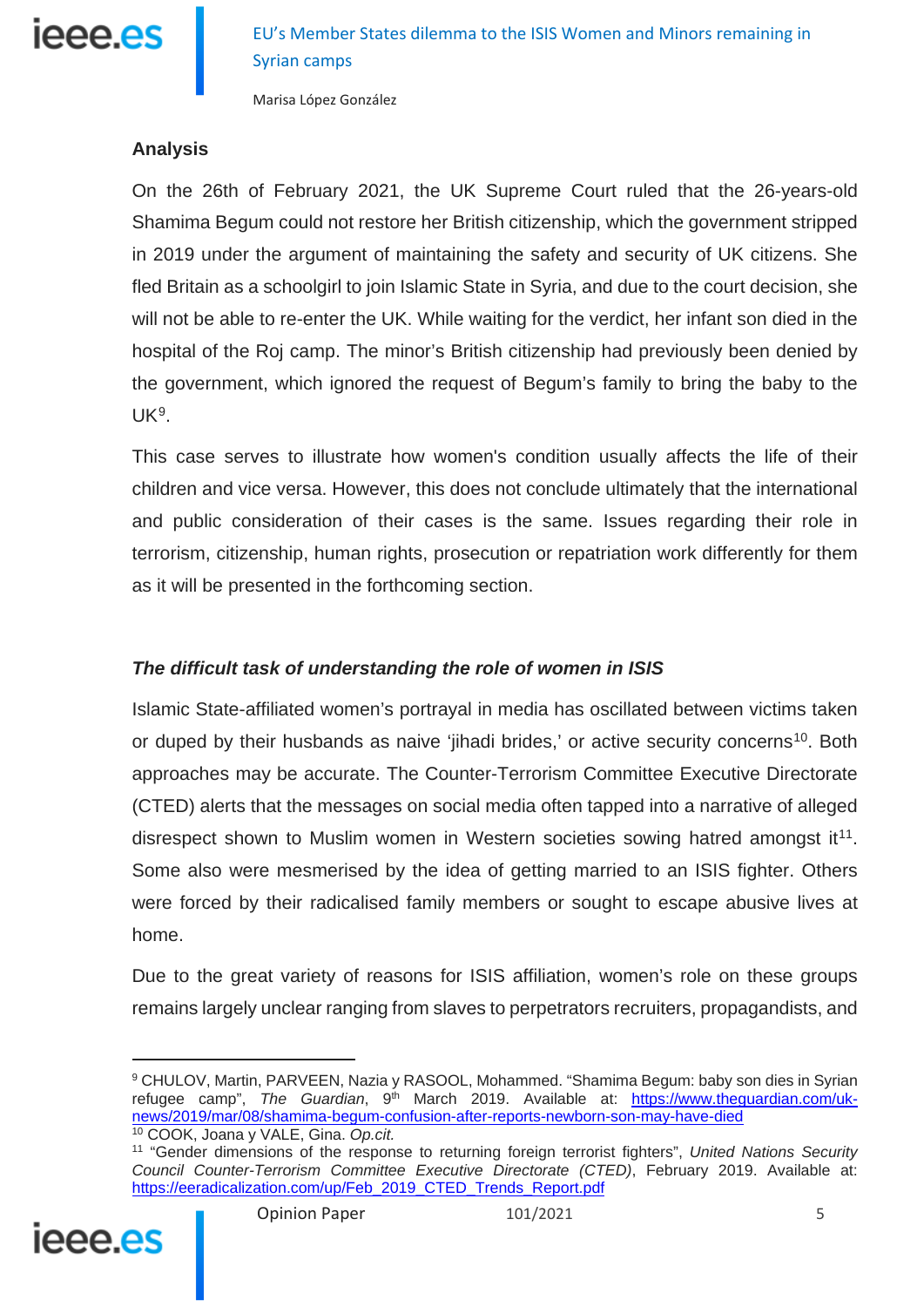# leee.es

# EU's Member States dilemma to the ISIS Women and Minors remaining in Syrian camps

Marisa López González

supporters<sup>[12](#page-5-0)</sup>. Nevertheless, the CTED also notes that women who at first were victims, in some instances, become perpetrators to improve their situation or as a result of indoctrination to radical ideas. Following the same idea, Carola García-Calvo, Principal Investigator of the Program on Violent Radicalisation and Global Terrorism of the Elcano Royal Institute, has warned against underestimating the role of women in the global jihadist movement. "Starting in 2012, the Islamic State makes an explicit appeal to women to mobilise, to unite. It was time to colonise the territory, not only to consolidate the territorial gain but also to expand their project. And women responded", she explains<sup>[13](#page-5-1)</sup>.

It seems evident that governments cannot plan any return if there is no accountability of women's actions undertaken in Syria or Iraq. Nonetheless, national judicial systems face two fundamental challenges. On the one hand, the lack of legislation necessary to prosecute foreign fighters<sup>[14](#page-5-2)</sup>. On the other hand, the absence of evidence for women's involvement in the terrorist group<sup>15</sup>. Hence, for the purpose of deciding whether to repatriate a woman or not, the main concern of governments is to ensure the necessary tools to effectively assess women's responsibility (if any) for crimes committed under ISIS should due process need to be guaranteed.

Experts have also pointed out that one of the main challenges is what has been called "a black hole of evidence<sup>"[16](#page-5-4)</sup>. It was common for active fighters to communicate and boast on social media about their exploits, thereby creating evidence that can be used against them<sup>[17](#page-5-5)</sup>. On the contrary, females usually have non-combat roles, making it more difficult to collect evidence in their cases than in one for a male combatant. Besides, as support acts, in the event of being declared guilty, these crimes carry shorter sentences than those related to combat actions. In practice, these constraints would suggest that

 $\overline{a}$ 

<span id="page-5-3"></span><sup>15</sup> "Women and Children First: Repatriating the Westerners Affiliated with ISIS", *International Crisis Group*, November 2019. Available at: <https://d2071andvip0wj.cloudfront.net/208-women-and-children-first.pdf> <sup>16</sup> PROTO, Lucas. "No hay nada más impopular en Europa que repatriar a miembros del Estado Islámico", *El Confidencial*, 24th March 2021. Available at: [https://www.elconfidencial.com/mundo/2021-03-24/no-hay](https://www.elconfidencial.com/mundo/2021-03-24/no-hay-nada-mas-impopular-en-europa-que-repatriar-a-miembros-del-estado-islamico_3001943/)[nada-mas-impopular-en-europa-que-repatriar-a-miembros-del-estado-islamico\\_3001943/](https://www.elconfidencial.com/mundo/2021-03-24/no-hay-nada-mas-impopular-en-europa-que-repatriar-a-miembros-del-estado-islamico_3001943/) <sup>17</sup> GOVIER, Trudy y BOUTLAND, David. "Dilemmas regarding returning ISIS fighters", *Ethics & Global Politics*, *13*(2), 1756562, 28th April 2020. Available at:<https://doi.org/10.1080/16544951.2020.1756562>

<span id="page-5-5"></span><span id="page-5-4"></span>

<sup>12</sup> Ibidem.

<span id="page-5-1"></span><span id="page-5-0"></span><sup>&</sup>lt;sup>13</sup> REQUENA, Pilar. "El regreso de las yihadistas españolas: ¿una amenaza para la seguridad nacional?" *RTVE*, 23rd November 2019. Available at: [https://www.rtve.es/noticias/20191123/regreso-yihadistas](https://www.rtve.es/noticias/20191123/regreso-yihadistas-espanolas-amenaza-para-seguridad-nacional/1992434.shtml)[espanolas-amenaza-para-seguridad-nacional/1992434.shtml](https://www.rtve.es/noticias/20191123/regreso-yihadistas-espanolas-amenaza-para-seguridad-nacional/1992434.shtml)

<span id="page-5-2"></span><sup>14</sup> HOFFMAN, Adam y FURLAN, Marta. "Challenges posed by returning foreign fighters*", The George*  Washington **University, March 2020.** Available at: [https://extremism.gwu.edu/sites/g/files/zaxdzs2191/f/Challenges%20Posed%20by%20Returning%20Fore](https://extremism.gwu.edu/sites/g/files/zaxdzs2191/f/Challenges%20Posed%20by%20Returning%20Foreign%20Fighters.pdf) [ign%20Fighters.pdf](https://extremism.gwu.edu/sites/g/files/zaxdzs2191/f/Challenges%20Posed%20by%20Returning%20Foreign%20Fighters.pdf)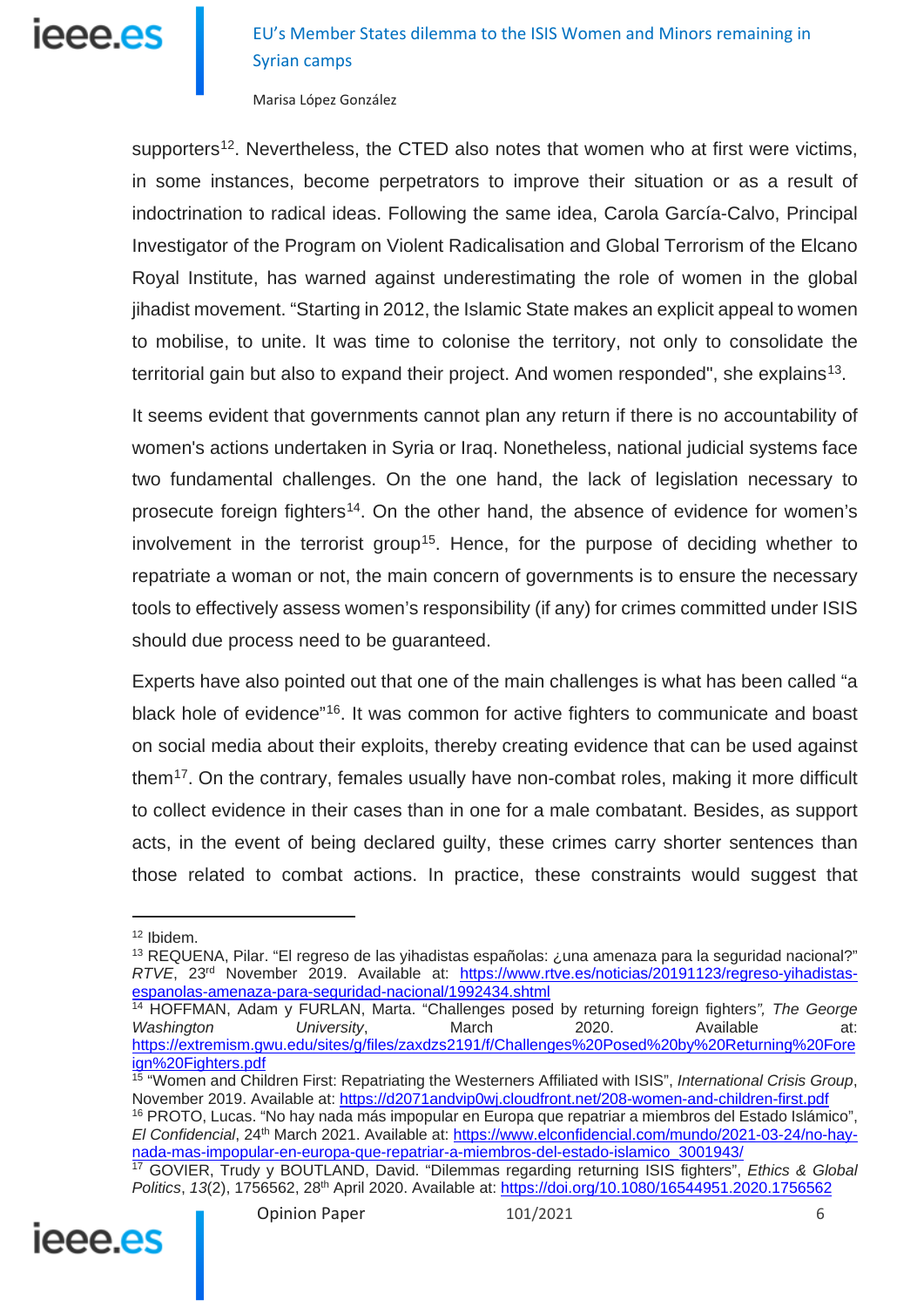

returning women may face very little, if any<sup>18</sup>, time in prison which also acts as a deterrent for governments to repatriate them.

Regarding both challenges, in the last few years, an increasing number of European countries have worked on updating their criminal codes with the object of improving the judicial response to women's contribution to terrorist groups. In this way, support acts such as travel with the intent to join a terrorist organisation abroad, to provide or receive terrorist training, and to fund a terrorist organisation are currently considered a crime<sup>[19](#page-6-1)</sup>. Among them, in 2015, Spain penalised the displacement to a territory dominated by terrorist groups. Still, Europol has warned that this has not been the case in all EU Member States, a fact that opens up important security gaps on the European continent<sup>[20](#page-6-2)</sup>.

Finally, remorse shown by some women retained in Al-Hol and Roj camps in contrast with those who still reaffirm their commitment to ISIS or jihadism more broadly should not be disregarded. What resulted from interviews carried out by humanitarian workers and researchers is that many of them claim to be repentant of joining ISIS and display their willingness to face justice in their home countries for the crimes they could have committed $21$ . As a matter of fact, reports show how women in the camps that adhered to ISIS' extremist ideology are harassing and threatening those who have neglected their affiliation to the group<sup>[22](#page-6-4)</sup>. The distinction between radicalised and non-radicalised women could provide the opportunity for a safer repatriation. For instance, after living in these camps for a prolonged time, authorities in the centre have monitored and observed them, gaining knowledge on their personalities and backgrounds. Also, individual assessment has been undertaken by authorities and non-governmental organisations that can help to catalogue and distinguish women's stances $23$ .

<span id="page-6-5"></span><span id="page-6-4"></span><span id="page-6-3"></span><sup>23</sup> International Crisis Group. *Op.cit.*



<span id="page-6-0"></span><sup>18</sup> International Crisis Group. *Op.cit.*

<span id="page-6-1"></span><sup>19</sup> HENLEY, Max, LIGER, Quentin, MÖLLER, Carolin, EAGER, James, OVIOSU, Yemi, MIRJA, Gutheil. "EU and Member States' policies and laws on persons suspected of terrorism-related crimes". Directorate-General for Internal Policies of the Union (European Parliament). *Publication Office of the EU*, December 2017. Available at: <https://doi.org/10.2861/499667>

<span id="page-6-2"></span><sup>&</sup>lt;sup>20</sup> "European Union Terrorism Situation and Trend report (TE-SAT) 2020", *Europol*, 23<sup>rd</sup> June 2020. Available at: [https://www.europol.europa.eu/activities-services/main-reports/european-union-terrorism](https://www.europol.europa.eu/activities-services/main-reports/european-union-terrorism-situation-and-trend-report-te-sat-2020)[situation-and-trend-report-te-sat-2020](https://www.europol.europa.eu/activities-services/main-reports/european-union-terrorism-situation-and-trend-report-te-sat-2020)

<sup>21</sup> Human Rights Watch. *Op. cit.*

<sup>&</sup>lt;sup>22</sup> SPECKHARD, Anne y SHAJKOVCI, Arian. "Who Are the ISIS Fighters in Custody, and How Can They Be Repatriated? - Homeland Security Today", *Homeland Security*, 7<sup>th</sup> October 2019. Available at: [https://www.hstoday.us/subject-matter-areas/counterterrorism/who-are-the-isis-fighters-in-custody-and](https://www.hstoday.us/subject-matter-areas/counterterrorism/who-are-the-isis-fighters-in-custody-and-how-can-they-be-repatriated/)[how-can-they-be-repatriated/](https://www.hstoday.us/subject-matter-areas/counterterrorism/who-are-the-isis-fighters-in-custody-and-how-can-they-be-repatriated/)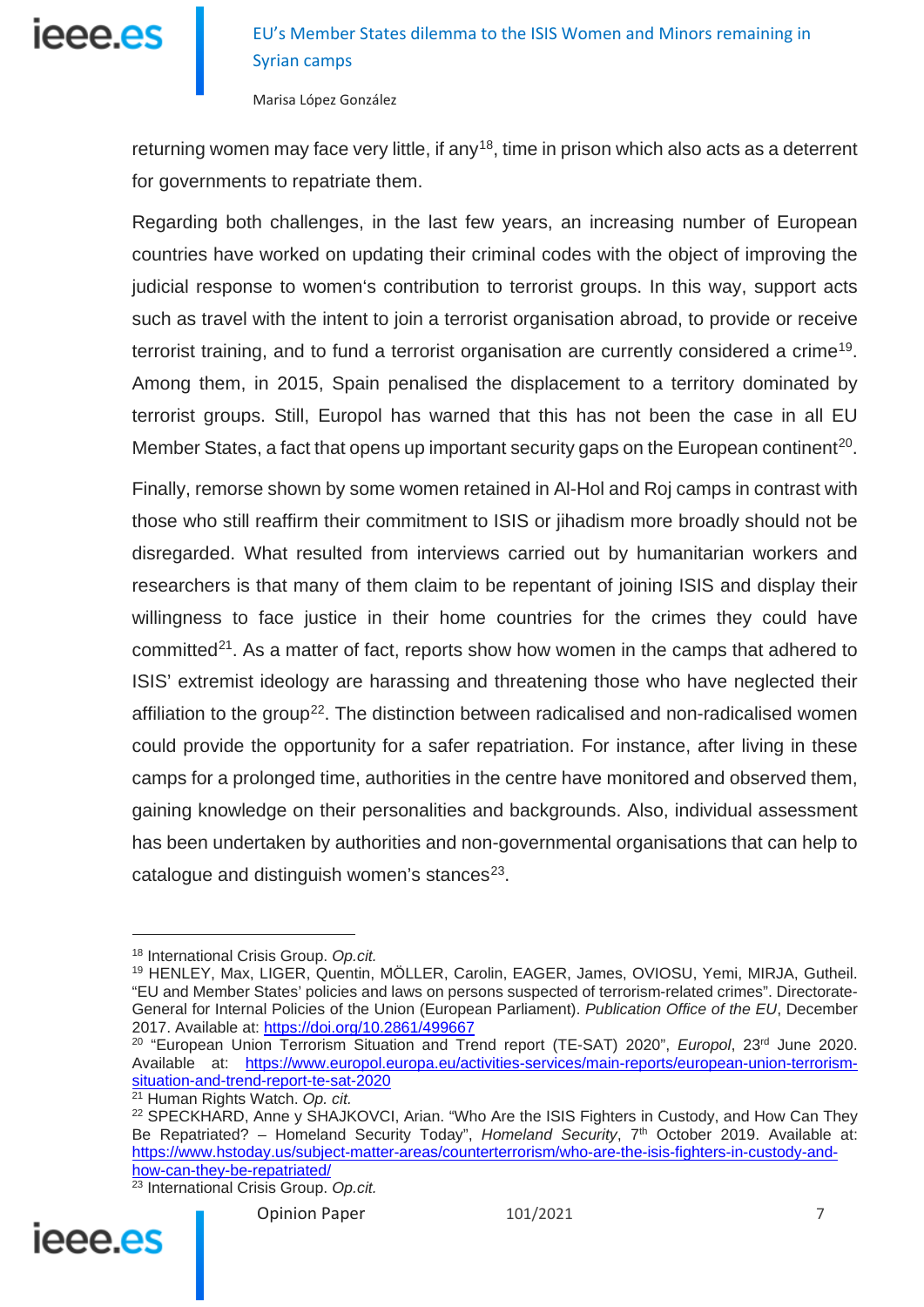

However, the longer they remain in these camps, the more heightened the risk of recidivism and re-radicalisation. This could be perceived as a missed opportunity for countries to take concerted and necessary action to show their responsibility in global security and well-being by implementing deradicalization and rehabilitation programs to reintegrate these women once again into society. Otherwise, their permanence in the camps represents a latent danger whose outcome is uncertain.

#### *Children: victims or ticking time bomb?*

By international standards, there is a consensus that children recruited to non-state armed groups should primarily be regarded as victims, not as perpetrators<sup>24</sup>. Nonetheless, ISIS children were portrayed several times as a 'ticking time bomb'. The reason is that for many years, the terrorist group has trained and employed them as spies, cooks, bomb-planters, and suicide bombers, raising concerns about their ideological indoctrination. Following this trend, Europol indicates they may pose a "future threat"<sup>[25](#page-7-1)</sup>.

On this basis, a criterion to determine children's potential menace should be based on age. For instance, Red Cross advocates that the aforementioned situations apply to those minors who are now over 13-14 years old. They were brought by their parents when they joined ISIS or were already living in the territory where the caliphate was proclaimed and thus, quickly integrated into the group's sphere of influence. Though, when it comes to infants and children under 12 years old, it should be assumed that they do not represent a danger for society and bear higher potential for rehabilitation<sup>26</sup>.

Apart from national security concerns, EU Member States are cautious about repatriating children because article 8 of the European Convention on Human Rights refers to the right to family life. Thus, ISIS parents whose child has been repatriated could appeal to this right and ask for repatriation. Indeed, it has been recorded that some women in the Al-Hol camp are hiding orphans or passing them off as their own children, if their

<span id="page-7-0"></span><sup>24</sup> "Child Soldiers and other children associated with armed forces and armed groups", *International Red Cross Committee*, Geneva: August 2012. Available at: [https://www.icrc.org/en/doc/assets/files/other/icrc-](https://www.icrc.org/en/doc/assets/files/other/icrc-002-0824.pdf)[002-0824.pdf](https://www.icrc.org/en/doc/assets/files/other/icrc-002-0824.pdf)

<span id="page-7-1"></span><sup>&</sup>lt;sup>25</sup> "Terrorism Situation and Trend Report 2019 (TE-SAT)", *Europol*, 27<sup>th</sup> June 2019. Available at: [https://www.europol.europa.eu/activities-services/main-reports/terrorism-situation-and-trend-report-2019](https://www.europol.europa.eu/activities-services/main-reports/terrorism-situation-and-trend-report-2019-te-sat) [te-sat](https://www.europol.europa.eu/activities-services/main-reports/terrorism-situation-and-trend-report-2019-te-sat)

<span id="page-7-2"></span><sup>26</sup> International Red Cross Committee. *Op. cit.*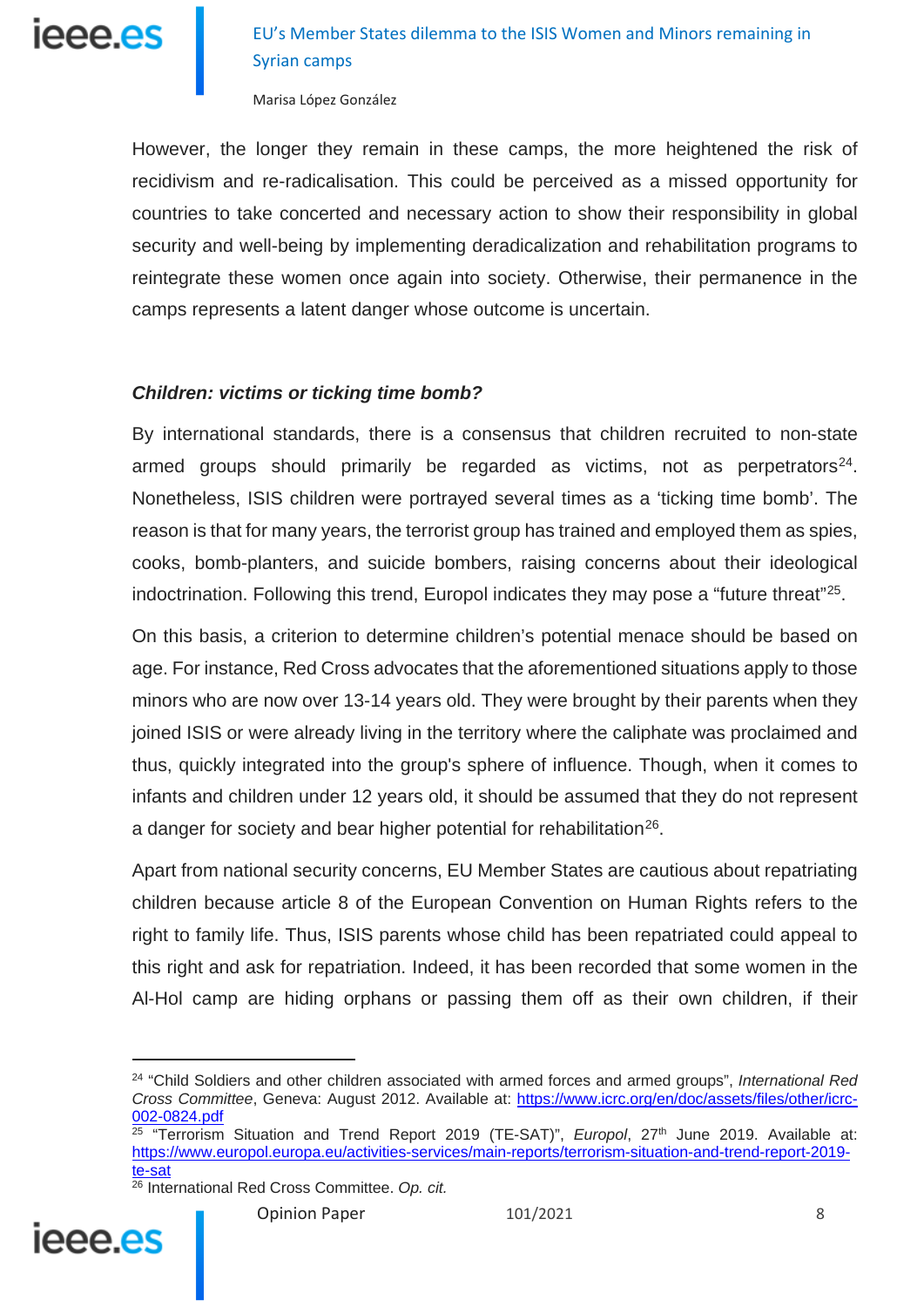

Marisa López González

attachment to a child could hinder national governments from abandoning them. Acknowledging this, most European countries have decided to repatriate orphans solely and/or implemented DNA testing addressed to avoid deceptions<sup>27</sup>.

Still, even this option might not be available for those born in the caliphate as the only document they possess is an ISIS-issued birth certificate unrecognised by any State's Government<sup>[28](#page-8-1)</sup>. Neither for those whose parents are nationals of a country that has introduced legislation to refuse the automatic assignment of citizenship to infants born to Islamic State-affiliated parents. These actions leave or could have left hundreds of children statelessness which ultimately means that no country carries any legal responsibility for their fate<sup>[29](#page-8-2)</sup>.

States should consider the medium to long term repercussions of leaving the ISIS children to languish in camps in dangerous situations, facing disease, harsh conditions, witnessing violence and at risk of suffering abuses. According to some authors, being raised in a war zone can be a critical contributing aspect to the decision of adolescents and young adults to join armed groups<sup>30</sup>. In addition, repeated and direct exposure to conflict characterised by hostility, violence, and unresolved endings produce a toxic environment that thereby challenges the child's capacity to achieve and maintain emotional security, which eventually increase the child's vulnerability to developing psychopathologies $31$ . Therefore, their swift repatriation allows treating at-risk children before they develop any major psychosocial or behavioural difficulties. Otherwise, they will be able to pose a more significant threat to Western countries in the future as opposed to their threat now, including the commission of terrorist attacks.

<sup>28</sup> ELLENBERG, Molly y SPECKHARD, Anne. *Op.cit.*

<span id="page-8-4"></span><span id="page-8-3"></span><sup>&</sup>lt;sup>31</sup> ELLIS, B. Heidi, CARDELI, Emma, BLOOM, Mia, BRAHMBHATT, Zachary y WEINE, Steven. "Understanding the needs of children returning from formerly ISIS-controlled territories through an emotional security theory lens: Implications for practice", *Child Abuse & Neglect*, *109*, 104754, November 2020. Available at: <https://doi.org/10.1016/j.chiabu.2020.104754>



<span id="page-8-0"></span><sup>27</sup> International Crisis Group. *Op.cit.*

<span id="page-8-2"></span><span id="page-8-1"></span><sup>&</sup>lt;sup>29</sup> "Handbook Children affected by the foreign-fighter phenomenon: Ensuring a child rights-based approach", *UN Counter-Terrorism Centre (UNCCT)*, Available at: [https://www.un.org/counterterrorism/ctitf/sites/www.un.org.counterterrorism.ctitf/files/ftf\\_handbook\\_web\\_r](https://www.un.org/counterterrorism/ctitf/sites/www.un.org.counterterrorism.ctitf/files/ftf_handbook_web_reduced.pdf) [educed.pdf](https://www.un.org/counterterrorism/ctitf/sites/www.un.org.counterterrorism.ctitf/files/ftf_handbook_web_reduced.pdf)

<sup>&</sup>lt;sup>30</sup> BRETT, Rachel y SPECHT, Irma. "Young soldiers: why they choose to fight", *International Labour Office*;<br>Boulder. CO.: Ginebra. Lynne Reinner Publishers. 1<sup>st</sup> June 2004. Available at: Boulder, CO.: Ginebra, Lynne Reinner Publishers, 1<sup>st</sup> June 2004. Available at: [https://www.ilo.org/global/publications/ilo-bookstore/order-online/books/WCMS\\_116562/lang-](https://www.ilo.org/global/publications/ilo-bookstore/order-online/books/WCMS_116562/lang--en/index.htm) [en/index.htm](https://www.ilo.org/global/publications/ilo-bookstore/order-online/books/WCMS_116562/lang--en/index.htm)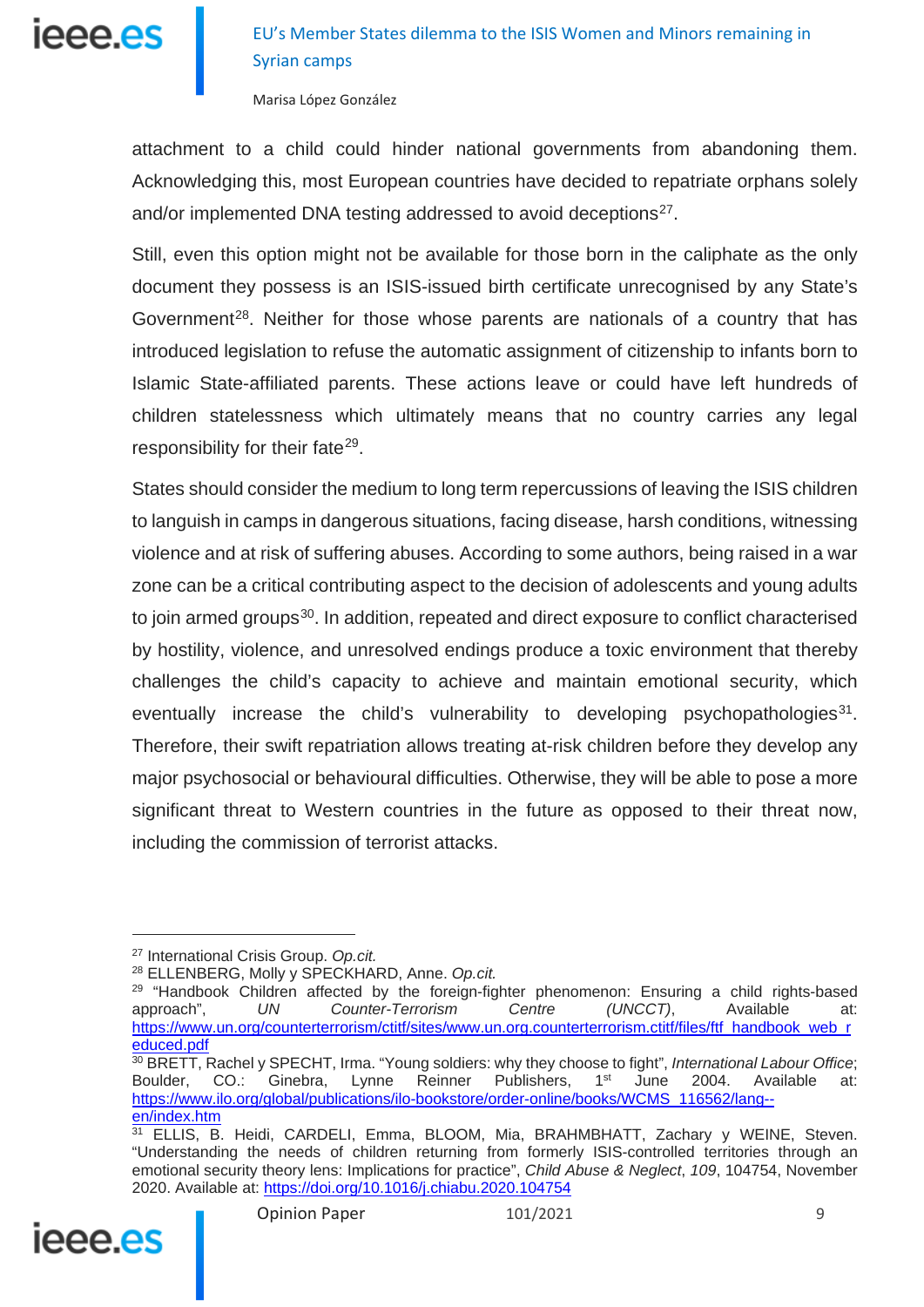

Marisa López González

#### **Current trends: limited repatriation and unofficial trials**

In Europe, the predominant stance regarding repatriation is the opposition to the return of foreign fighters, regardless of age and gender and the recent resolution of the EU's Parliament which called to allow given repatriation processes. The primary concern among policymakers, scholars, and citizens alike is that returning foreign fighters will pose a significant security risk, through the direct perpetration of terrorist attacks, recruiting others into action, and the logistical and/or material support offered to the perpetration of strikes<sup>[32](#page-9-0)</sup>. The last decade of intermittent terrorist attacks and a continuous immigration flow have shifted the European public opinion toward the closure of national borders. However, this does not mean that there have been any returnees at all. For instance, Italy repatriates and allows the return of its foreign fighters. Belgium repatriates' children but leaves mothers in the camps, whilst Denmark and Ireland return women and children together $33$ .

Albeit states might not take the step needed to repatriate them, some foreign fighters and their families have been able to make their way back. Europol publishes the percentages of returns since the beginning of the Syrian conflict<sup>[34](#page-9-2)</sup>. For instance, the return rate of Austria, Belgium, Finland, France, and Italy have oscillated between 20 % and 30 %, while the Netherlands and Spain have recorded roughly 18 % returning. In contrast, Germany and the UK seem to have experienced the highest proportions of their foreign fighters returning around 33 % and 45 % respectively. These returns include women and minors.

However, numbers also indicate that although women are estimated to have made up 17 % of those foreigners who travelled to join ISIS from Western Europe, they only make up about 8 % of those who are recorded as having returned by July 2019 $35$ , an incentive that could stimulate further assistance for eventual repatriations. Some of the factors believed to contribute to the lower rate of return among women are the surrender of their passports to ISIS figures of authority, the fact that they cannot travel without a male guardian and that they are more threatened by smugglers. Consequently, while organised repatriations provide the path to monitoring, prosecuting, and rehabilitating foreign

 $\overline{a}$ 

<span id="page-9-3"></span><span id="page-9-2"></span><span id="page-9-1"></span><span id="page-9-0"></span>ieee es

<sup>32</sup> HOFFMAN, Adam y FURLAN, Marta*. Op.cit.*

<sup>33</sup> Ibidem.

<sup>34</sup> Europol (2019). *Op. cit.*

<sup>35</sup> United Nations Security Council Counter-Terrorism Committee Executive Directorate. *Op.cit.*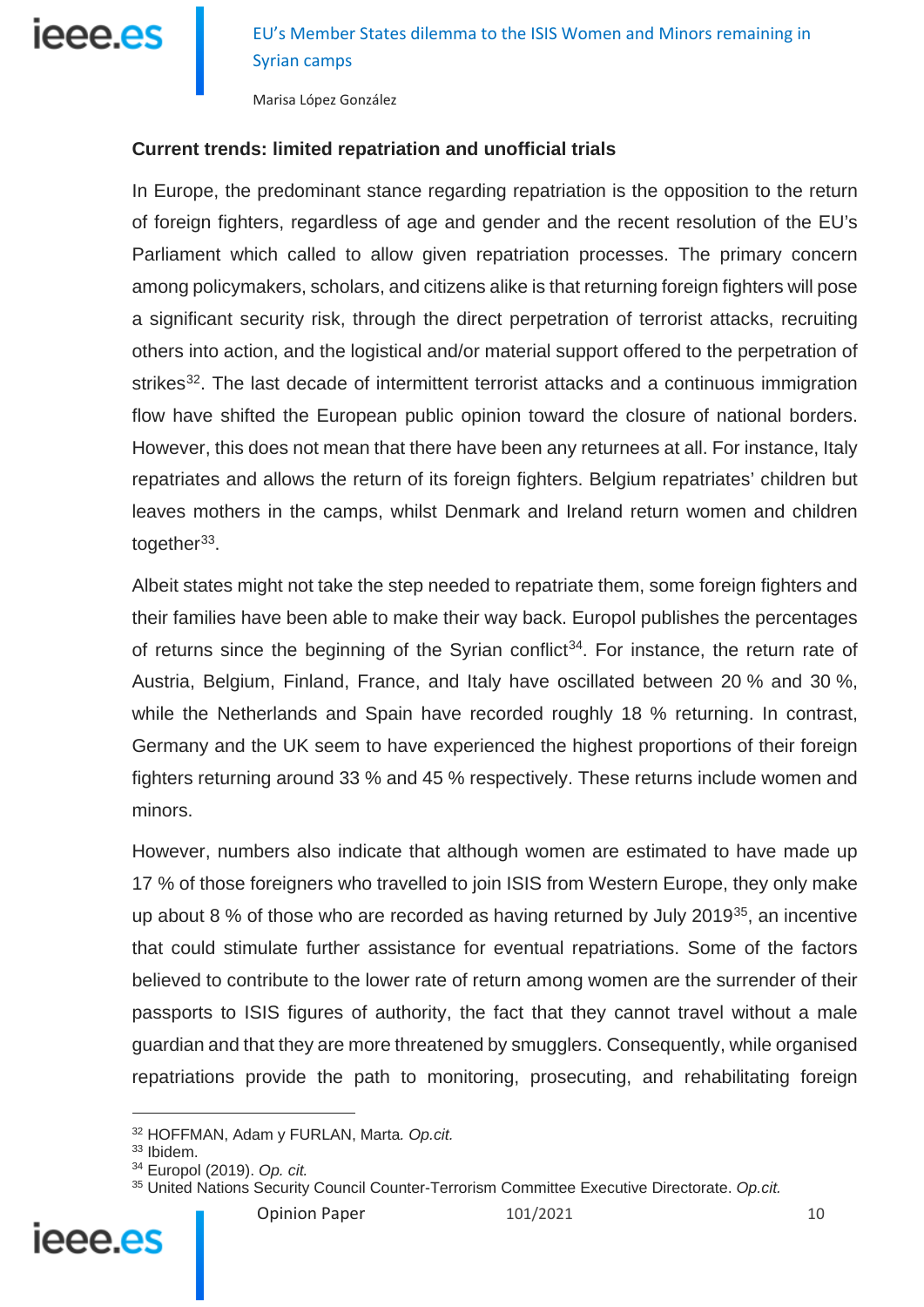

Marisa López González

fighters and relatives, uncontrolled and free returns increase the risks regarding national security as their personal circumstances remain unknown.

In the meantime, as the population in camps increases, making it unbearable, Iraq is bringing thousands of people in controversial court proceedings before the absence of any action of foreign countries to repatriate and prosecute their citizens<sup>36</sup>. Following its steps, the Autonomous Administration of North and East Syria, established after the defeat of ISIS and led by the Kurdish Democratic Union Party (PYD) has announced that they will also put them on trial<sup>[37](#page-10-1)</sup>. None of these proceedings should be desirable for European governments. Regarding Iraqis, this country applies the death penalty for a range of offences such as murder, treason, espionage, rape, kidnapping, terrorism, war crimes and drug trafficking. Alone in 2018, 616 foreigners were judged and convicted of Islamic State membership, receiving varied sentences of up to life in prison or even the death penalty<sup>[38](#page-10-2)</sup>. An astonishing 466 of these were women, 108 minors, and only 42 of these men $^{39}$  $^{39}$  $^{39}$ .

Concerning the upcoming trials in Syria, the Kurdish authorities do not constitute a recognised international legal entity. This, in turn, increases concerns regarding its legal capability to prosecute and open the aforementioned legal processes.

In summary, while no repatriation is taking place, EU Member States fail to provide justice to their nationals at home. In this way, the governments are denying them some fundamental rights such as the opportunity to defend oneself in a court of law, the right to be taken promptly before a judge or an equivalent authority to order their release and have a trial within a reasonable time. All of them are considered central to the proper functioning of the justice system. As the philosophers Govier and Boutland remark, a country knowingly leaving its citizens exposed to the dubious judicial treatment provided by a third country is neglecting its duties $40$ .

<span id="page-10-4"></span><span id="page-10-3"></span><span id="page-10-2"></span><span id="page-10-1"></span><sup>40</sup> GOVIER, Trudy y BOUTLAND, David. "Dilemmas regarding returning ISIS fighters", *Ethics & Global* 



<span id="page-10-0"></span><sup>36</sup> RENARD, Thomas y COOLSAET, Rik. "From bad to worse: The fate of European foreign fighters and families detained in Syria, one year after the Turkish offensive", *EGMONT Royal Institute for International Relations*, Security Policy Brief, October 2020. Available at: [https://www.egmontinstitute.be/content/uploads/2020/10/SPB130\\_final.pdf?type=pdf](https://www.egmontinstitute.be/content/uploads/2020/10/SPB130_final.pdf?type=pdf)

 $37$  Ibidem

<sup>38</sup> CEBRIÁN, Pilar. "They left to join ISIS. Now Europe is leaving their citizens to die in Iraq", *Foreing Policy*, 15th September 2019. Available at: [https://foreignpolicy.com/2019/09/15/they-left-to-join-isis-now-europe](https://foreignpolicy.com/2019/09/15/they-left-to-join-isis-now-europe-is-leaving-their-citizens-to-die-in-iraq/)[is-leaving-their-citizens-to-die-in-iraq/](https://foreignpolicy.com/2019/09/15/they-left-to-join-isis-now-europe-is-leaving-their-citizens-to-die-in-iraq/)

<sup>39</sup> COOK, Joana y VALE, Gina. *Op.cit.*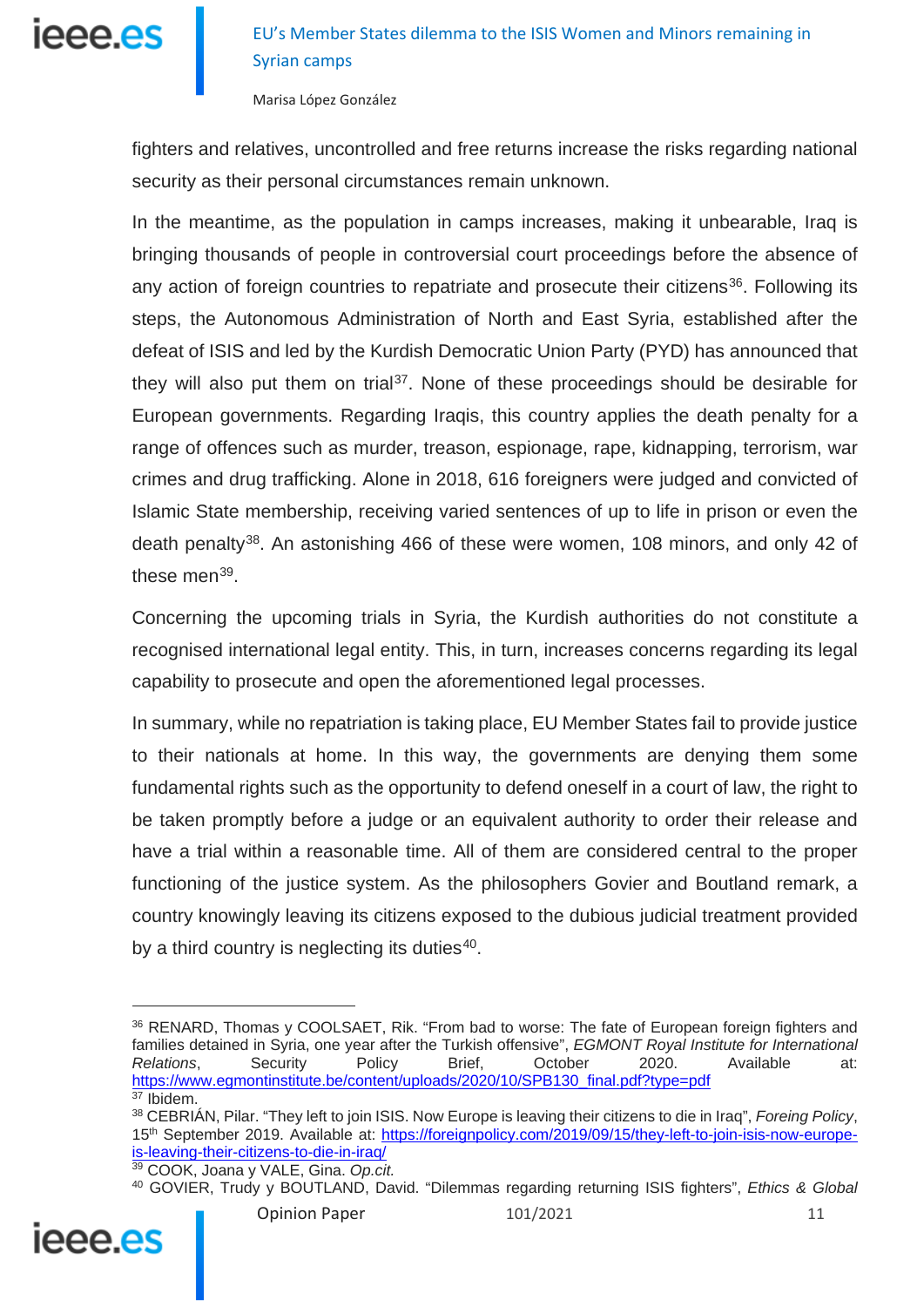

#### **Conclusions and proposals**

As explained in the introduction, this paper sought to provide an answer to the question: 'What steps should the EU Member States take for solving the security, legal and ethical dilemmas deriving from ISIS women and minors detained in Syrian camps?' It is a significant challenge to provide a solution to this dilemma as a wide range of impasses influence the path which can be taken, yet what is ethically correct and the politically desire rarely coincide.

Ideally, the best government response would be to repatriate all their nationals to be brought to a court of justice or integrated into a rehabilitation program. However, this is unlikely to happen. Right-wing ideologies are spreading in the European continent, characterised by xenophobic and anti-immigration speeches<sup>[41](#page-11-0)</sup>. As a result, the possibility of the realisation of an attack that happens to be carried out by a repatriated subject is a chance that no politician would like to face. Furthermore, Europeans have witnessed with fear how vans colliding with pedestrians, a student beheading his professor, and stabbings taking place on streets and on the metro. Public opinion wavers every time these events are on television and media because they see this happening to ordinary people which stirs emotive sentiment. Hence, complete rejection of these repatriations taking place is understandable.

However, governments should not be swayed by public opinion and should not be dictated by fear and terror. Among their responsibilities is to provide solutions to current problems and challenges, to forecast the future and avoid potential dangers and threats. Thus, realistically, the least that it is expected is that they do not bury their head in the sand waiting for this problem to die down, giving this is unlikely to happen. While EU Member States do not act and address the situation properly, thousands of people remain in the Al-Hoj and Roj camps risking being radicalised and sowing the seeds of hatred against the country that abandoned them. The more significant hazard is not the individual but the collective, living in harsh conditions and exposure to violence, diseases, and death. Thus, the question is not one young boy being a ticking time bomb or a woman, a

<span id="page-11-0"></span>*Politics*, *13*(2), 1756562, 28th April 2020. Available at: <https://doi.org/10.1080/16544951.2020.1756562> <sup>41</sup> BAYRAKLI, Enes y HAFEZ, Farid. "European Islamophobia Report 2019", *Foundation for Political*, Economic and Social Research (SETA), Turkey, 2020. Available at: [https://www.islamophobiaeurope.com/wp-content/uploads/2020/06/EIR\\_2019.pdf](https://www.islamophobiaeurope.com/wp-content/uploads/2020/06/EIR_2019.pdf)